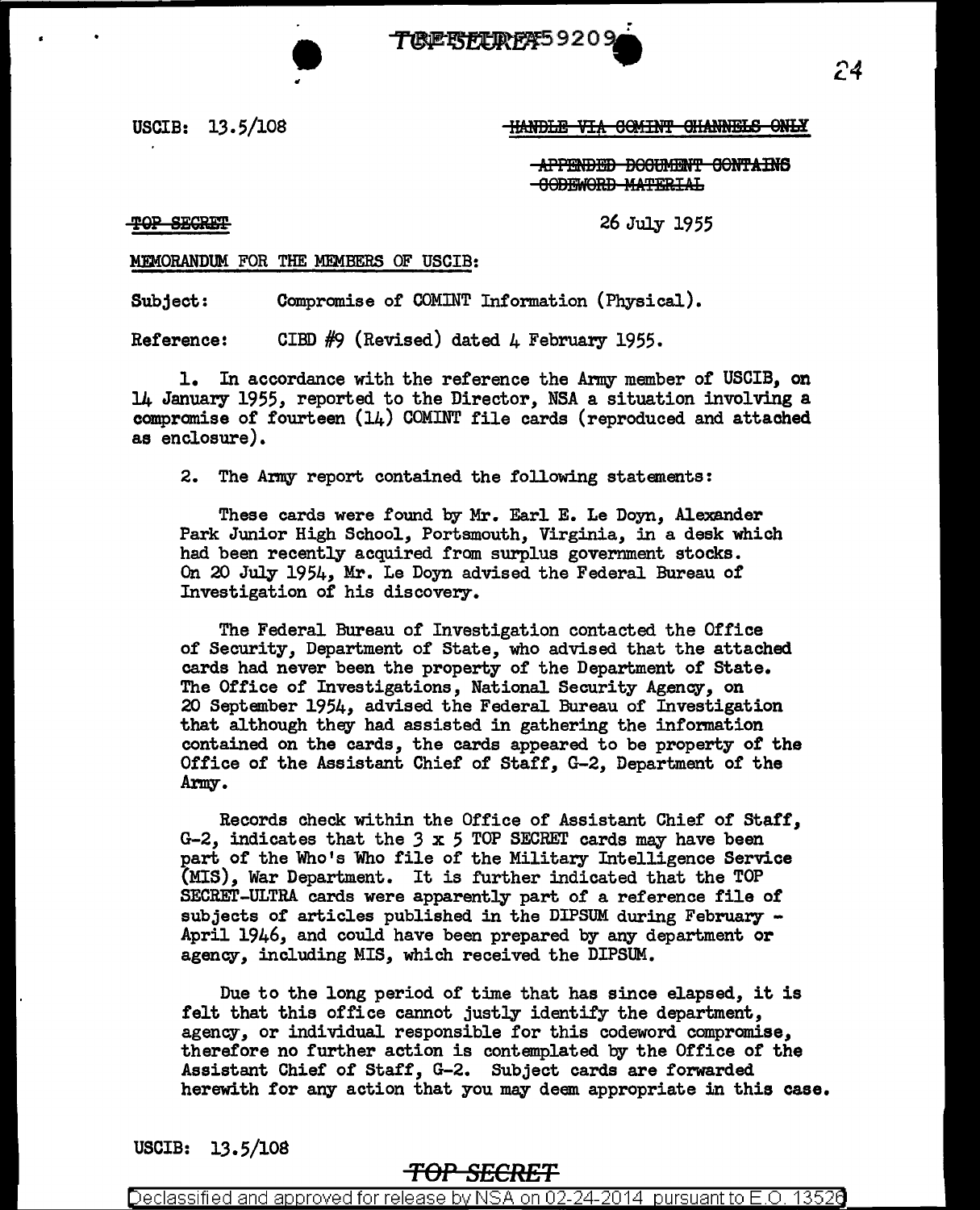

USCIB: 13.5/108 TOP SECRET Subject: Compromise of C<lUNT INFORMATION (Physical). -- - - -- - - -- - - - - - - --- - - -- -- -- - - ---- -- ~ ~

*3.* On 5 April 1955 the Director, NSA reported the incident to the Executive Secretary, USCIB as a compromise of codeword material. A portion of the comments by the Director, NSA are as follows:

Cards of this nature during this period were prepared by the Army Security Agency and the Assistant Chief of Staff, G-2, Department of Army. Duplicate copies were made by each and given to the other for filing. Since the date of preparation of these cards, the Army Security Agency's files have been transferred to the Armed Forces Security Agency, and are currently the possession of the National Security Agency. A check of the National Security Agency's files reveals duplicate copies of these compromised cards still held intact.

4. Further investigation by this office failed to reveal the person responsible for the security inspection of the desk in the first instance.

5. The investigation did reveal, however, that the cards had been circulating outside of COMINT channels, except for one brief interval, for a period of about three months after Mr. Le Doyn contacted the FBI. The cards were finally placed in CCMINT channels by CCMINT cleared CIA security personnel who subsequently received the cards as possible OSS material. With the exception of Mr. Le Doyn himself, all persons known to have viewed the cards were cleared for TOP SECREI'.

6. There is no doubt that the incident involved compromise of CCMINT information under the terms of the reference. Fortunately no technical information was involved. In view of the informational content of the cards it is believed likely that no unauthorized person viewing them was aware of the true source of the information.

7. The incident emphasizes two main points:

a. The need for strict adherence to the security double-check system presently in force by each USCIB member department or agency, and

b. The need for some assurance that COMINT material once outside COMINT channels will be expeditiously returned.

The first is considered to be a matter of concern to the individual manber agencies of USCIB; the second I plan to refer to the Security Committee for study and recommendation.  $\Box$ 

| <br>Acting Exe | <b>USCIB</b> |
|----------------|--------------|
|                |              |

Enclosure a/s

USCIB: 13.5/108

EO 3.3(h)(2)

### *TOP SECRET*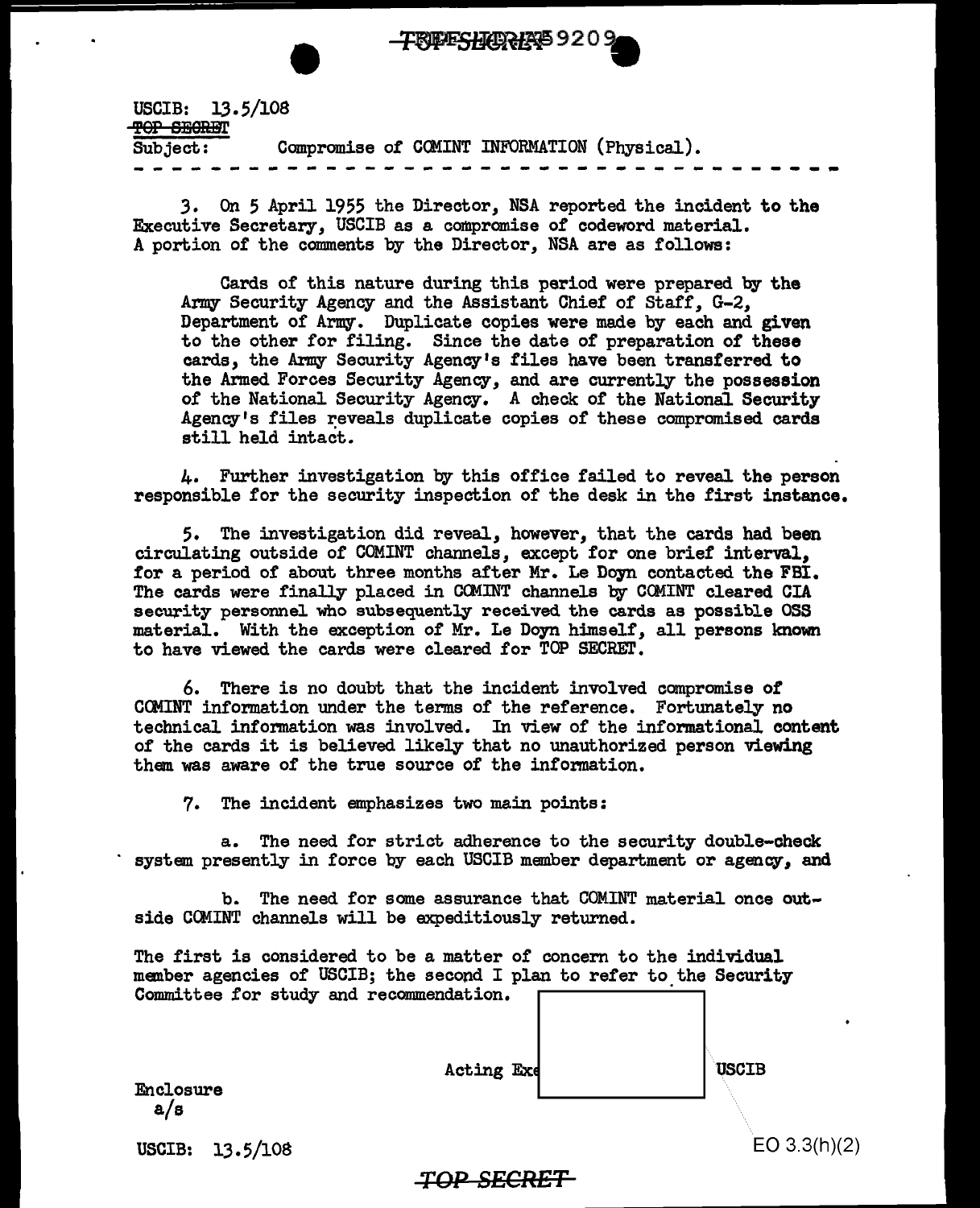

 $\cdot$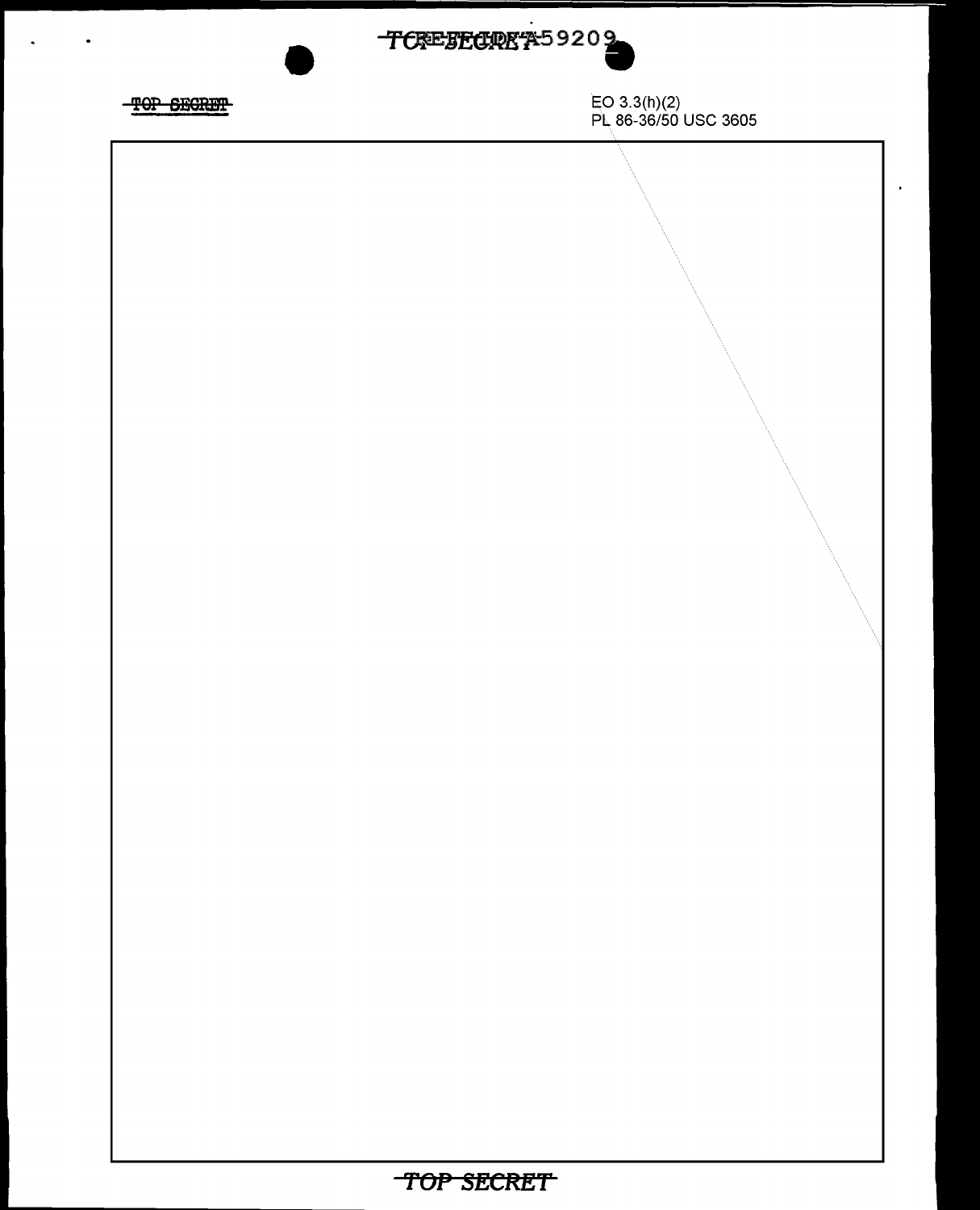



EO 3.3(h)(2) PL 86-36/50 USC 3605

 $- 2 -$ 

 $\blacksquare$ 

# *TOP SECRET*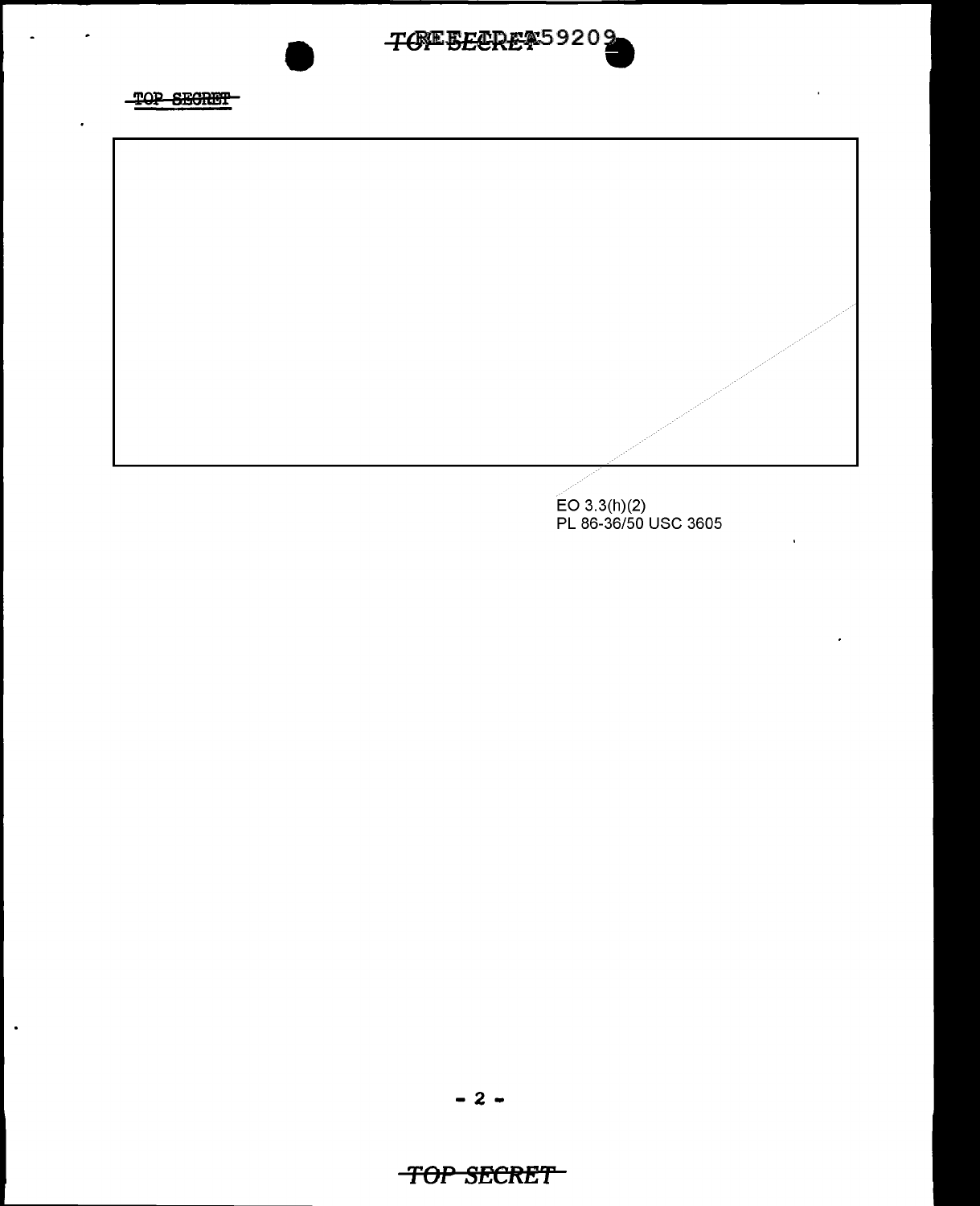TOP SECRETDEMER202 EO 3.3(h)(2)<br>PL 86-36/50 USC 3605 TOP SECRET - CODEWORD  $-3-$ COMPLETE and a line of the contract of the contract of the contract of the contract of the contract of the contract of  $\mathbf{v}$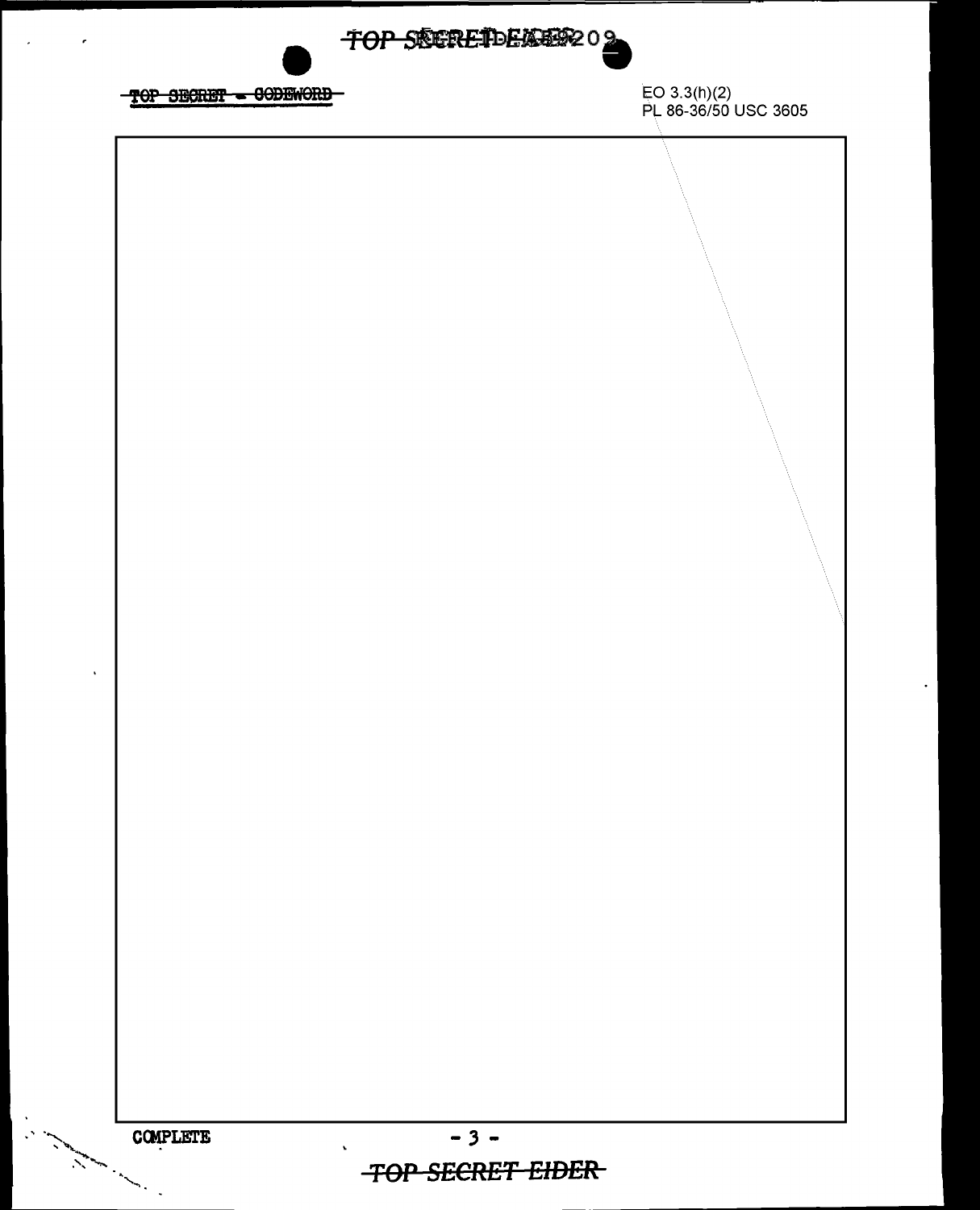

EO 3.3(h)(2)<br>PL 86-36/50 USC 3605

TOP SECRET - CODEWORD

 $\overline{\phantom{a}}$ 



## **-TOP SECRET EIDER-**